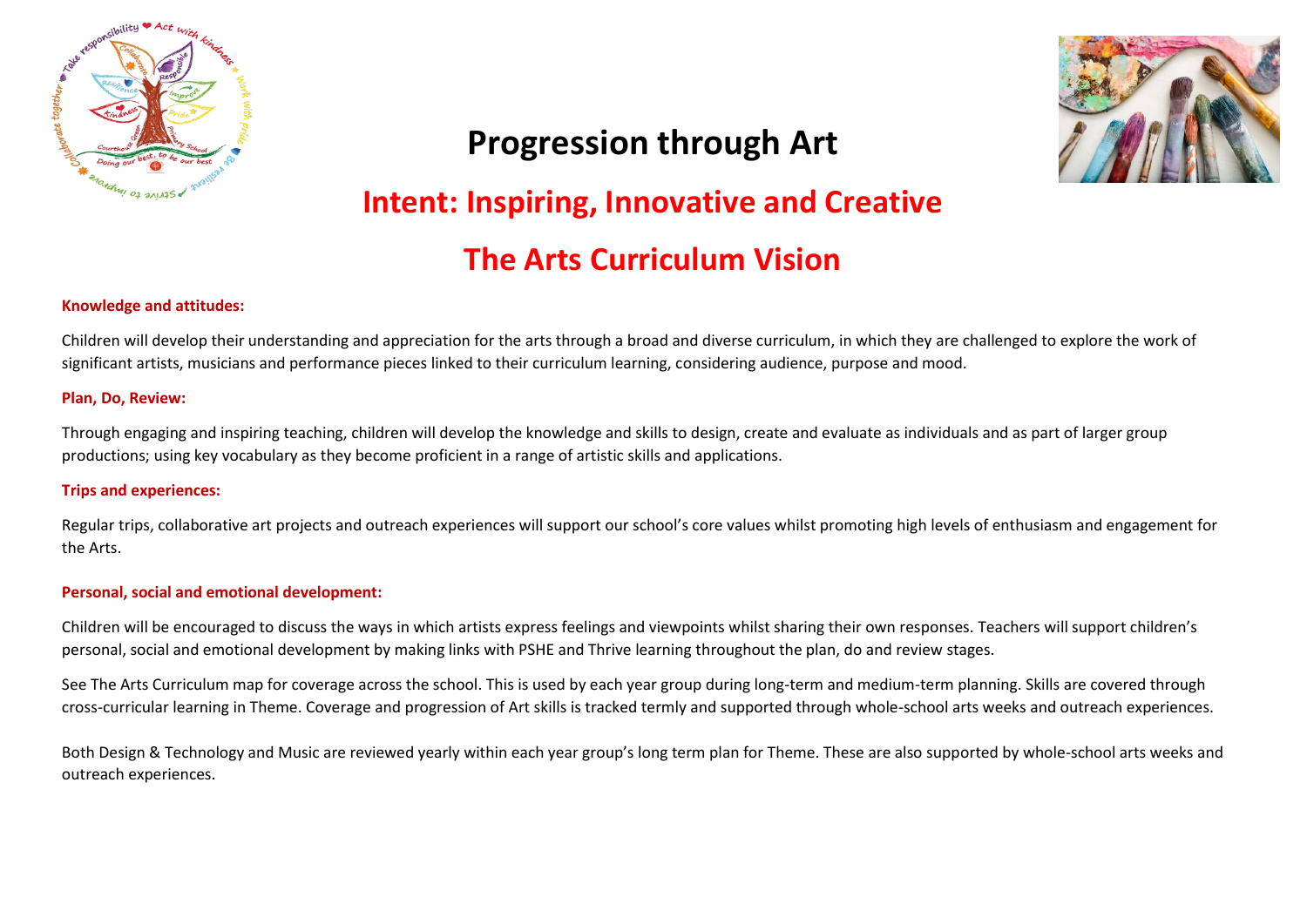| Term   | Year 1                                                                                                                                                                                                                                                          | Year <sub>2</sub>                                                                                                                                                                                                                            | Year 3                                                                                                                                                                                                                                                                                 | Year 4                                                                                                                                               | Year 5                                                                                                                                                                                                                                                                                                                                                          | Year 6                                                                                                                                                                                                                                                                                                                                                             |
|--------|-----------------------------------------------------------------------------------------------------------------------------------------------------------------------------------------------------------------------------------------------------------------|----------------------------------------------------------------------------------------------------------------------------------------------------------------------------------------------------------------------------------------------|----------------------------------------------------------------------------------------------------------------------------------------------------------------------------------------------------------------------------------------------------------------------------------------|------------------------------------------------------------------------------------------------------------------------------------------------------|-----------------------------------------------------------------------------------------------------------------------------------------------------------------------------------------------------------------------------------------------------------------------------------------------------------------------------------------------------------------|--------------------------------------------------------------------------------------------------------------------------------------------------------------------------------------------------------------------------------------------------------------------------------------------------------------------------------------------------------------------|
| Autumn | work on a famous<br>artist - Lowry stick<br>man art<br>Make a variety of lines of<br>different thickness, size<br>and shape.<br><b>William Morris</b><br>$\bullet$<br>printing<br><b>Explore shaping vegetables</b><br>and sponges to create a<br>print (paper) | design and create a<br>flying machine<br>Create an object with clay<br>using a purpose with<br>hands.<br>Using tools to create<br>patterns, lines or shapes.<br>Take part in a large scale<br>piece of art by gluing<br>patchwork materials. | cave paintings<br>$\bullet$<br>Use a viewfinder to<br>examine detail.<br>Different tone, tints,<br>colours and shapes to<br>create mood.<br>pharaoh portrait<br>$\bullet$<br>Use a viewfinder to<br>examine detail.<br>Different tone, tints,<br>colours and shapes to<br>create mood. | 3D clay modelling -<br>cross hatching to<br>join and score slip<br>Add texture to clay work<br>Use scoring and a slip to<br>attach additional parts. | collaging - faces<br><b>Base collage on</b><br>observational faces.<br>looking at a famous<br>artist to do silk<br>screen printing<br><b>Explore silk screen printing</b><br>and the absence of colour.<br><b>Explore designers who use</b><br>applique.<br>To create a applique piece<br>of art that uses tactile<br>qualities<br>artwork inspired by<br>India | Batik – WW2<br>Able to build colours in my<br>prints.<br>Create a silk screen print<br>using traditional<br>techniques.<br>Create a design in batik<br>that reflects a period in<br>history.<br>Poppies – clay<br>$\bullet$<br><b>Create wire sculptures</b><br>based on observational<br>drawings linked to theme.<br>Cover with mod rock to<br>create an effect. |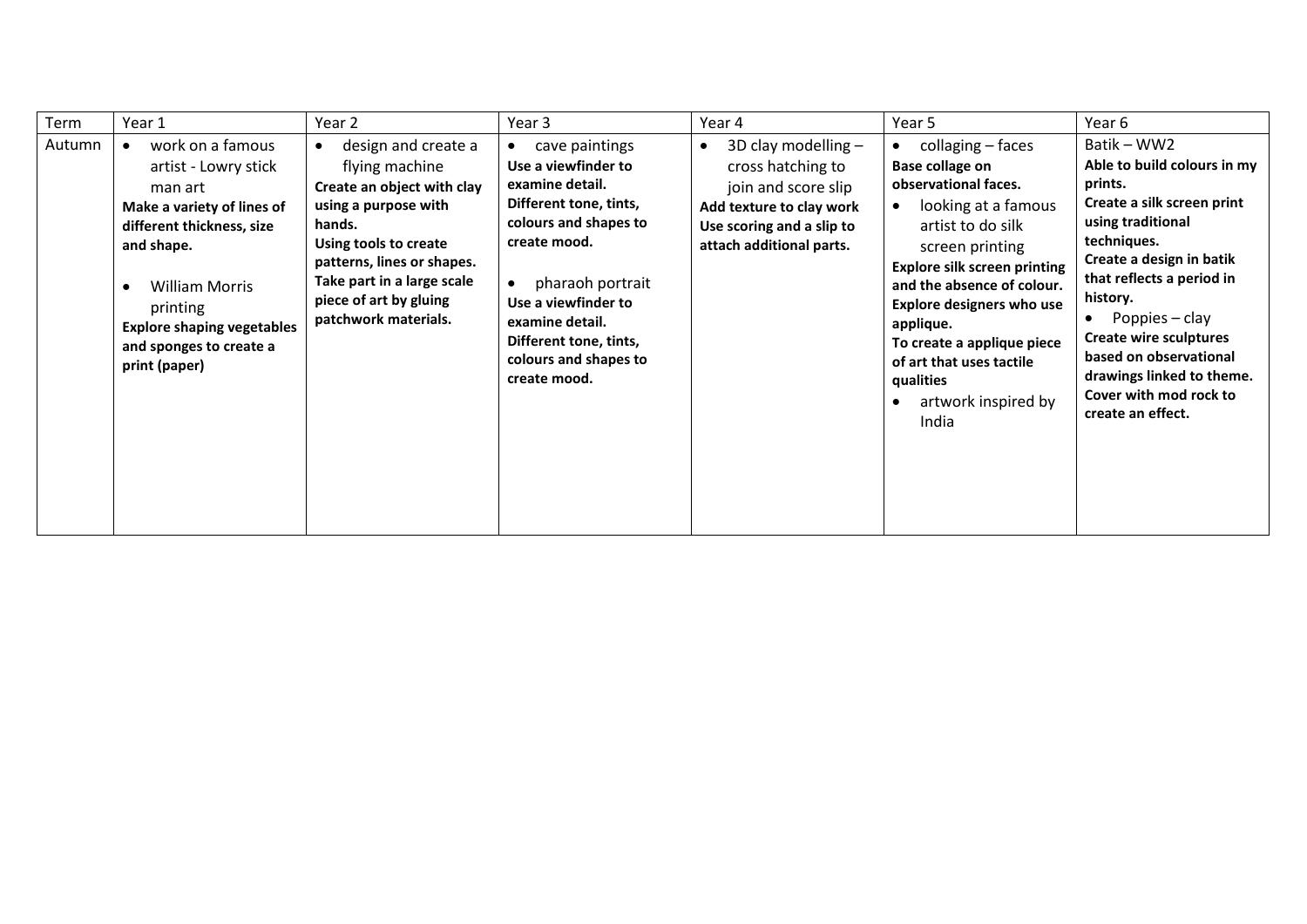| Spring | Materials and collaging<br>$\bullet$<br>Cut and tear paper and card for collages<br>Overlapping with paper, fabrics and<br>material.<br>Colour wheel primary and secondary colours<br>Recycled Art project based on<br>$\bullet$<br>Famous local artists | famous artist-<br>$\bullet$<br>John Piper-<br>buildings<br>Shade using a variety of<br>drawing materials.<br>e.g sketching pencils,<br>pastels.<br>Mixing colour to create<br>pattern and shape<br><b>Explore and use tone</b><br>and tint.<br>Take part in a large scale<br>piece of art by gluing<br>patchwork materials. | colour wash -<br>$\bullet$<br>nautical theme<br><b>Teach and use colour</b><br>washes to create<br>backgrounds.<br>dying material<br>$\bullet$<br><b>Explore colour by tie</b><br>dyeing material. | famous artist $-$<br>drawing and<br>painting, acrylics<br>and watercolour<br>Use sketching pencils,<br>pastels, chalk and<br>charcoal.<br><b>Teach and use</b><br>movement through<br>drawing.<br><b>Teach and use cross</b><br>hatching as a method.<br><b>Brushstrokes using</b><br>watercolour and<br>acrylic with a flat<br>brush and round.<br>printing<br>$\bullet$<br>Design and make a<br>printing block<br><b>Make accurate</b><br>repeating pattern with<br>a block | wire sculptures<br>$\bullet$<br><b>Create wire sculptures</b><br>based on<br>observational<br>drawings linked to<br>theme.            | Artwork inspired<br>$\bullet$<br>from around the<br>world - circles<br>and dots<br><b>Explore and use</b><br>texture in painting and<br>using different brush<br>techniques.<br>pottery and DT<br>$\bullet$<br>(Brazil)<br>Choose the effect to fit<br>the purpose, having a<br>theme that is clear to<br>the viewer. (Collage) |
|--------|----------------------------------------------------------------------------------------------------------------------------------------------------------------------------------------------------------------------------------------------------------|-----------------------------------------------------------------------------------------------------------------------------------------------------------------------------------------------------------------------------------------------------------------------------------------------------------------------------|----------------------------------------------------------------------------------------------------------------------------------------------------------------------------------------------------|-------------------------------------------------------------------------------------------------------------------------------------------------------------------------------------------------------------------------------------------------------------------------------------------------------------------------------------------------------------------------------------------------------------------------------------------------------------------------------|---------------------------------------------------------------------------------------------------------------------------------------|---------------------------------------------------------------------------------------------------------------------------------------------------------------------------------------------------------------------------------------------------------------------------------------------------------------------------------|
| Summer | outdoor art - Bob Ross<br>$\bullet$<br>Make a variety of lines of different thickness,<br>size and shape.<br>Colour wheel primary and secondary colours                                                                                                  | Henri Rosseau -<br>$\bullet$<br>animal artwork<br>Shade using a variety of<br>drawing materials.<br>e.g sketching pencils,<br>pastels.<br><b>Mixing colour to create</b><br>pattern and shape<br><b>Explore and use tone</b><br>and tint.                                                                                   | 3D lantern<br>$\bullet$<br>Make paper mache<br>models adding texture                                                                                                                               | cross-stitched<br>$\bullet$<br>tile to join<br>To create a basic cross<br>stitched individual tile<br>Take part in a large<br>scale patchwork<br>joining individual tiles<br>by sewing.                                                                                                                                                                                                                                                                                       | perspective work<br>- planets<br>Using shading to show<br>shadows and<br>reflection.<br><b>Explore and use simple</b><br>perspective. | Animal artwork<br>$\bullet$<br>and fossil<br>artwork<br>Use a range of<br>materials including<br>graphite, to draw from<br>observation and show<br>ideas.<br>Select appropriate<br>materials to create<br>real life depictions.                                                                                                 |